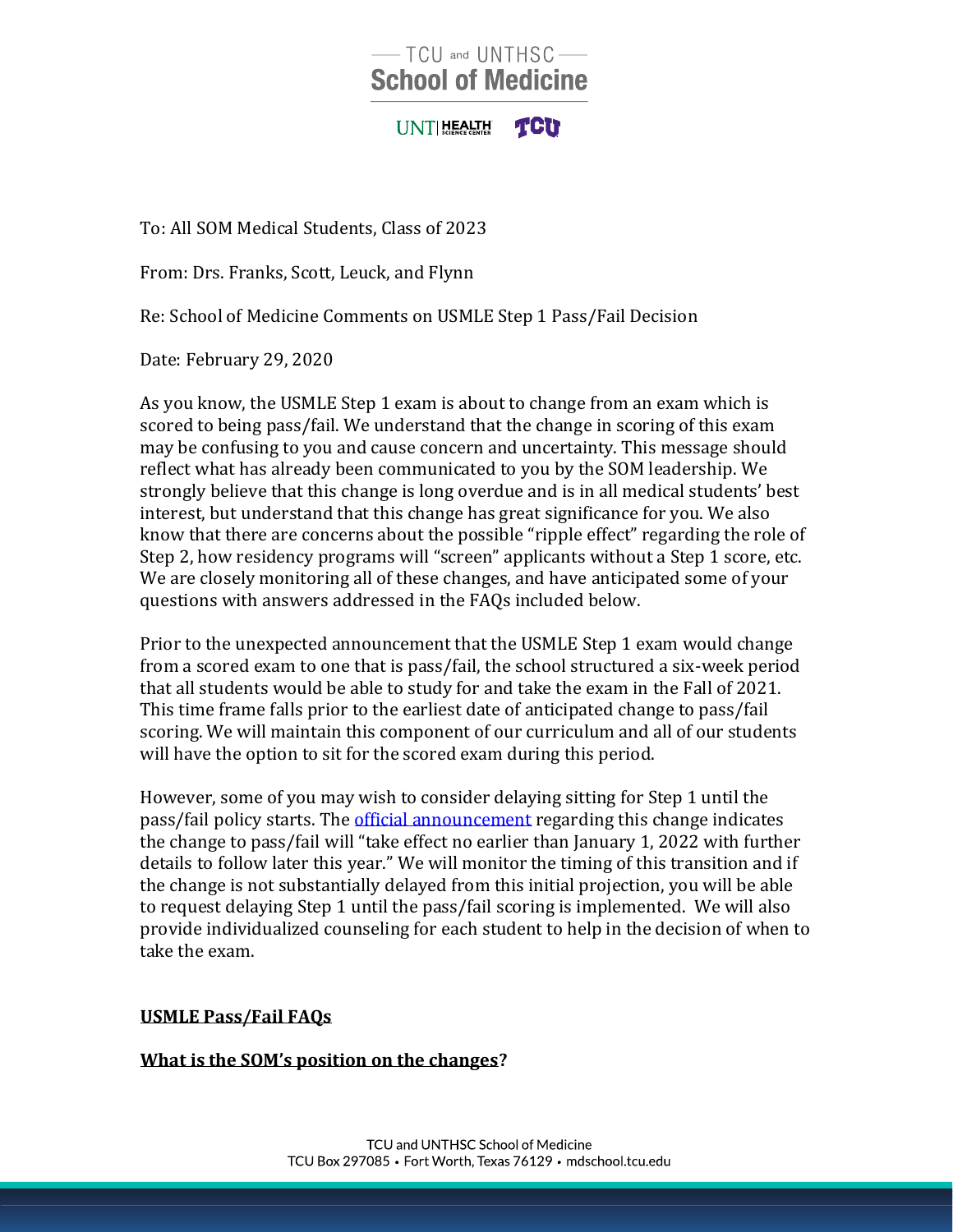# $-$  TCU and UNTHSC $-$ **School of Medicine**

UNTIHEALTH **TCU** 

The USMLE licensing exams are designed to determine a minimum knowledge competency for the practice of medicine. They were not designed as a selection test for residency even though they have been increasingly used for this purpose, creating disproportionate emphasis on the exam. Medical student educators have advocated for a change in scoring to pass/fail for many years, recognizing the emphasis on this score is not aligned with the purpose of the exam and creates tremendous and unrealistic pressure for students. As outlined by the National Board of Medical Examiners, the status quo was unacceptable. The SOM is supportive of the move toward holistic review of candidates within graduate medical education and supports this step as the first of many that will be required to meet this standard.

### **How will the SOM move forward in response to these changes?**

The SOM is well positioned to present our students as strong candidates for residency training programs. In our deliberate choice to develop a curriculum both for today, but critically for the future, we have been able to design distinctive training and experiences that embed opportunities for all students. These include an active, learner-centered curriculum, robust clinical skills and communication training, an innovative longitudinal clerkship curriculum occurring earlier and giving students the opportunity to build on their clinical training and experiences, a required research focus and experience for all students, as well as efforts to create well-rounded professional candidates and support for their success through our physician development coaching program, career advising, and other supports. Our deliberate choices are leading national trends in anticipating the change to a pass/fail USMLE Step 1 exam. We will continue to anticipate these trends and be in dialogue regionally and nationally regarding the changes residency programs will need to make toward more holistic review of candidates. We also will remain flexible in our ability to respond to any opportunities to leverage and promote the success of our students in the match.

#### **Is all the pressure going to now shift to Step 2?**

We do not know how each individual residency program will move forward in their review of applicants. What we do know is that our students will be well prepared to take Step 2 CK and CS based on extensive clinical experience, extensive practice and assessment of clinical skills, and extensive practice with multiple administrations of exams utilizing NBME questions on Phase 2 LIC exams. Students also have ample built in time to study for and take Step 2 well before they apply for residency positions. We require students to complete the USMLE Step 2 CS and Step 2 CK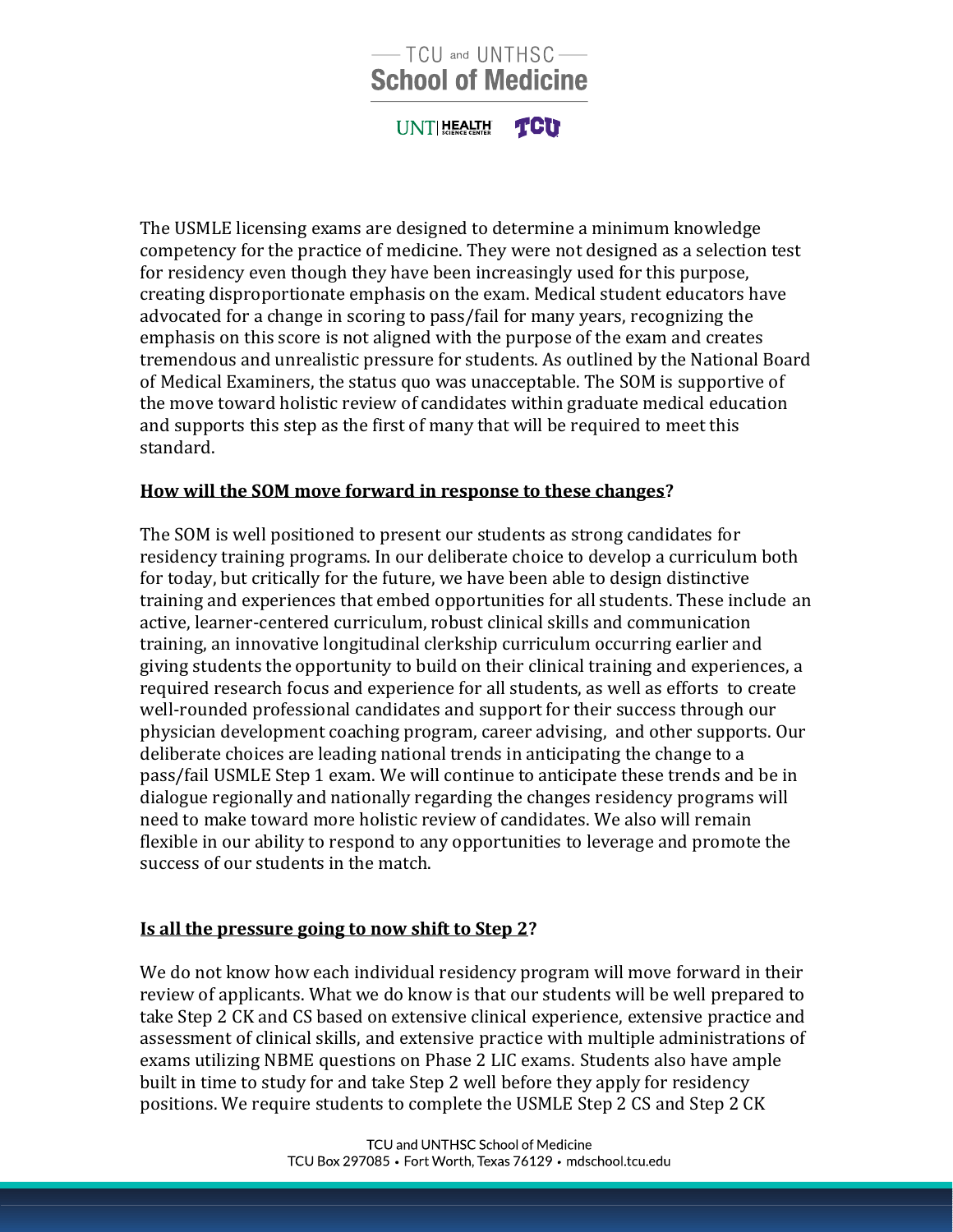# -TCU and UNTHSC-**School of Medicine**

**TCU** UNTIHEALTH

exams by December 1st of their last year, but there is no restriction on taking the exam earlier. Our Phase 3 schedule intentionally provides the flexibility for students to choose when they take their Step 2 CS and CK exams. We are committed to following the trends in holistic review for residencies to inform the decision made within the SOM to promote your success in the match.

More information about the change to pass/fail can also be found on the USMLE website [\(https://www.usmle.org/usmlescoring/faq.html\)](https://www.usmle.org/usmlescoring/faq.html); several of their FAQs are excerpted here:

### **[What went into the process and who was involved in the decision to change](https://www.usmle.org/usmlescoring/faq.html)  [Step 1 score reporting from a 3-digit numeric score to solely pass/fail](https://www.usmle.org/usmlescoring/faq.html)  [outcome?](https://www.usmle.org/usmlescoring/faq.html)**

This decision by the USMLE co-sponsors (FSMB and NBME), have been discussed for years, culminated in a [year-long process](https://www.usmle.org/inCus/) that included the Invitational Conference on USMLE Scoring (InCUS). In reaching this decision, the USMLE co-sponsors engaged educators, medical school leaders, regulators, examinees and members of the public through surveys, presentations at national meetings, webinars, podcasts, etc.

Various score reporting options were considered, including maintaining the status quo (i.e., no change to score reporting). The views of all stakeholders were considered throughout the complex score reporting debate. Specific consideration was placed on supporting the educational engagement and overall experience of medical students – and on increasing the dialogue about how multiple assessments of competency could be used by stakeholders in medical regulation and medical education.

### **[Why is score reporting for Step 1 changing from a 3-digit numeric score to](https://www.usmle.org/usmlescoring/faq.html)  [solely a pass/fail outcome?](https://www.usmle.org/usmlescoring/faq.html)**

The USMLE co-sponsors believe that changing Step 1 score reporting to pass/fail can help reduce some of the current overemphasis on USMLE performance, while also retaining the ability of medical licensing authorities to use the exam for its primary purpose of medical licensure. The USMLE co-sponsors also believe that moving to a pass/fail Step 1 while retaining a numeric score for Step 2 Clinical Knowledge (CK) represents a positive step toward systemic change, while limiting large-scale disruption to the overall educational and licensing environment.

This change is an important first step toward facilitating broader, systemic changes to improve the transition from undergraduate to graduate medical education. We